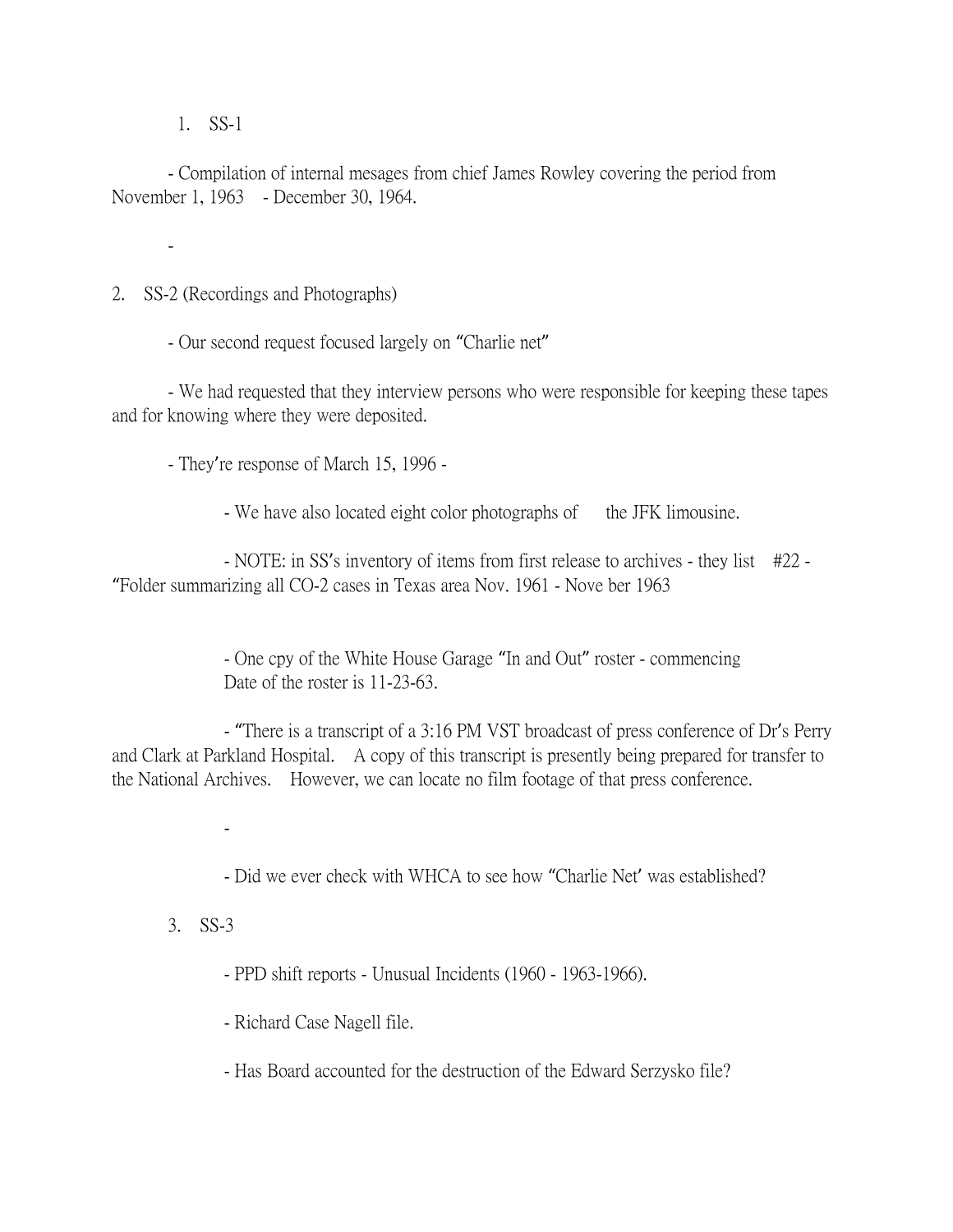- What's the difference between Protect Subject Abstract and Protective Research Subject?
- 4. SS-4 (PSR's USS ARCHIVE MATERIALS, NEWS CLIPS)
	- (All remaining trip files for JFK after Nov. 11, 1963)

- \*Peronnel strength logs for the period 1960 - 1965 (donated by the former head of the personnel division) ????????

- Board wrote back and indicated that it was objecting to the release of information relating to the 1961 Inauguration --- What ever happened with this?

> "There are no "white House Detail logs" for November 1963 in the "Director's Collection" however, there are shift reports for Nov. 1963 For the Presidential Protective Division - and these were sent to the National Archives in January, 1994.

- They also sent over an offer for us to look at additional material at Their offices. Included among this were:

- Personnel Strengh Logs (Did we ever look at these?)

- Did Joan Zimmerman ever go and inspect copies of THE RECORD?

(To me: check the SKF)

-

-

- 5. SS-5 (Files of Kellerman and Tucker)
- 6. SS-6 (Cross-Referenced Files in the LHO file)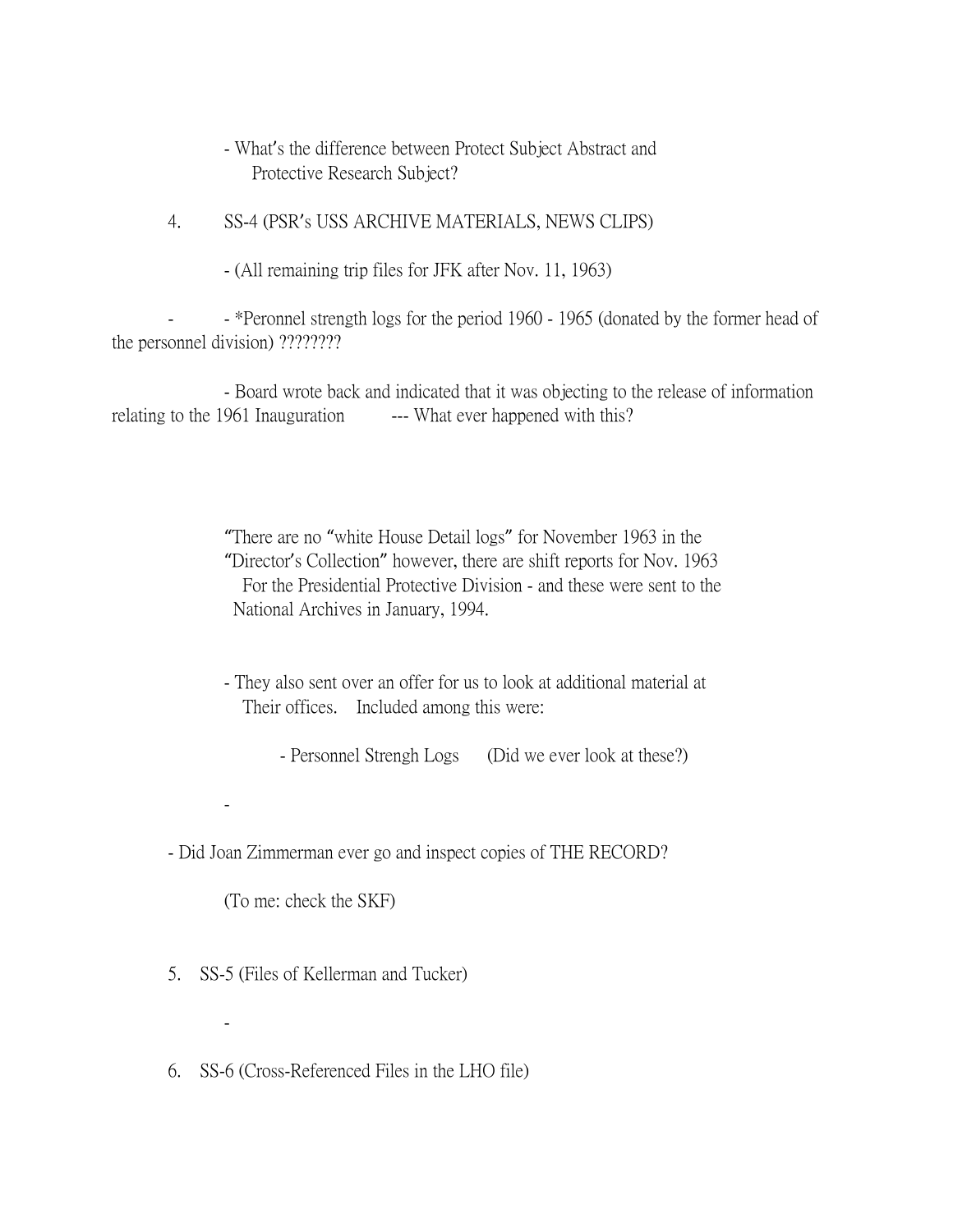127-T73-0001476) etc. "This is a number assigned to a particular Protectee trip. NO physical file is created for each trip, but rather Trip information ais maintained in a regional trip folder which is destroyed after five years. The only available record is a computer abstract regarding this specific trip, a copy of which is enclosed.

- 127-CO2-0076251 - The physical file regarding this subject was destroyed in Sept. 1982 based on a routine destruction schedule. The only available recod is a computer abstract,

7. SS-7

(Request for files on 6 individuals )

(Bolden, broshears, schmidt, lauchli, Ferrie)

Re: Lauchli - It should be noted that the number on that computer abstract is no longer CO2-26104, but rather 671-18686, due to an administrative error that occurred in August, 1993.

Essentially, once a file number has been changed from the old "CO2" Prefix to the new 671 prefix, the old CO2 number cannot be re-established in the computer system.

8. SS-8 (Files on Thomas Kelley, William Greer and James Fox)

We also requested that the files pertaining to Kellerman and Tucker be made available to Jeremy and Joan.

Response: "The Secret Service is not in possession of any of their official personnel files (OPF's), since OPF's are forwarded to the Federal Records Center in St. Louis upon the resignation or retirement of any employee.

They did have personnel security files for these individuals.

9. SS-9 (Letters of Understanding Regarding Presidential Protection, Protective Research Packet, PRS-WHD Notes and COS Records)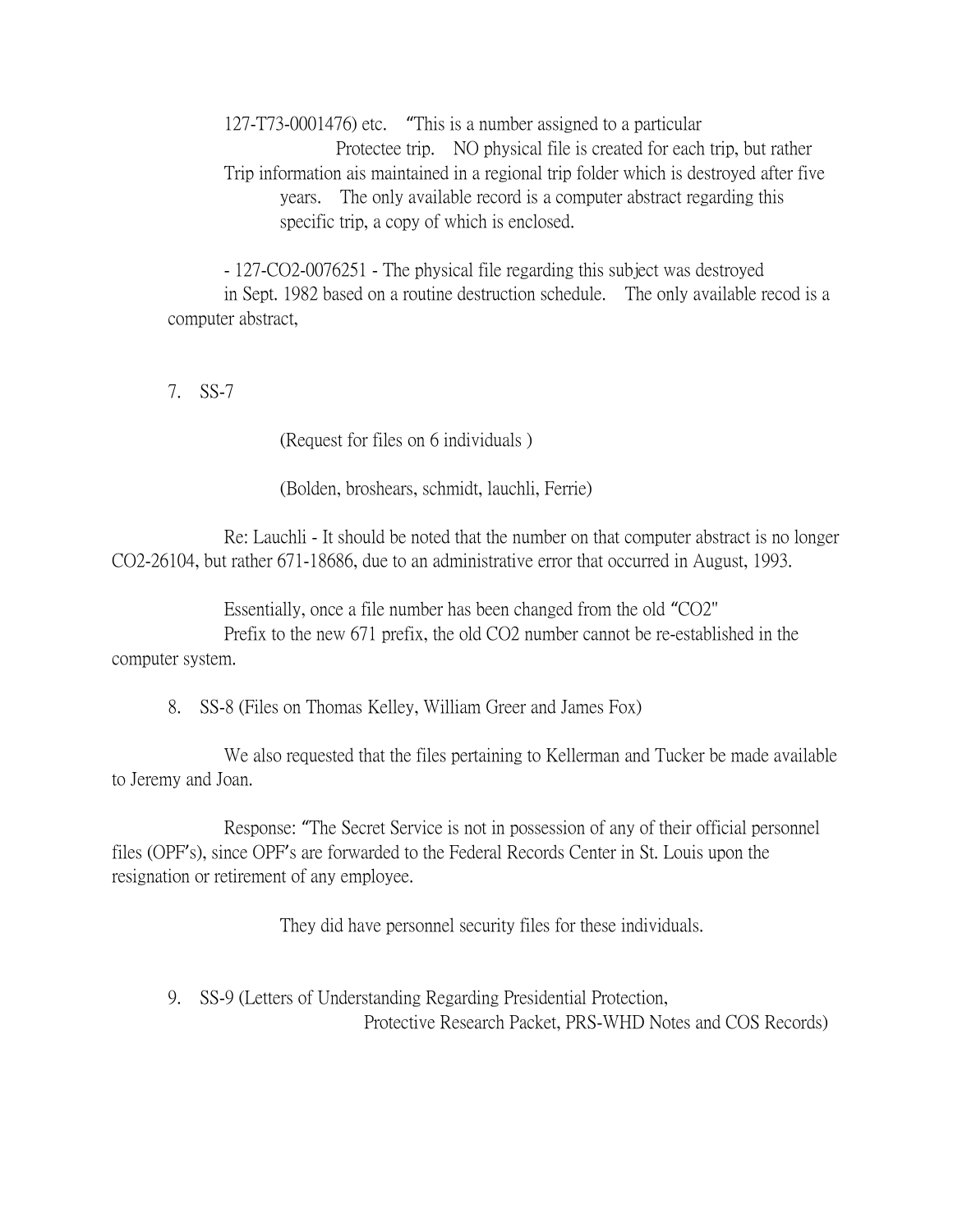- Whole COS issue (Assistant Special Agent Maurice Martineau)

- Did we ask for his files?

Re: Bouck Memo (dated Dec. 3, 1963).

"On Nov. 14, 1963, the above indicated clerical employee prepared an office memorandum advising the name of one PRS subject who had previously been referred to the interested offices and was still of concer, and furnishing identifying data on a new PRS subject who had not previously been included in the alert, The original of this memo was immediately transmitted to the White House Detail and a copy was mailed to the Houston Secret Service Office. "

Check 180-10118-10068 (HSCA - Briefing Book on Floyd Fithian (contains information pertaining to Forrest Sorrels).

10. SS-10 (Files on individuals requested by HSCA)

This includes 109 names.

See HSCA RIF No. 180-10125-10002

- 11. SS-11 Robert Bouck's Correspondence/LIst Prepared by Robert Bouck and Bouck's Custody of Autopsy Materials.
	- Bouck testified that he had submitted to the Commission a list of about eighteen things that were known to the Federal agencies regarding LHO prior to the assassination.
	- We requested two specific items relating to FOX and his memos pertaining to the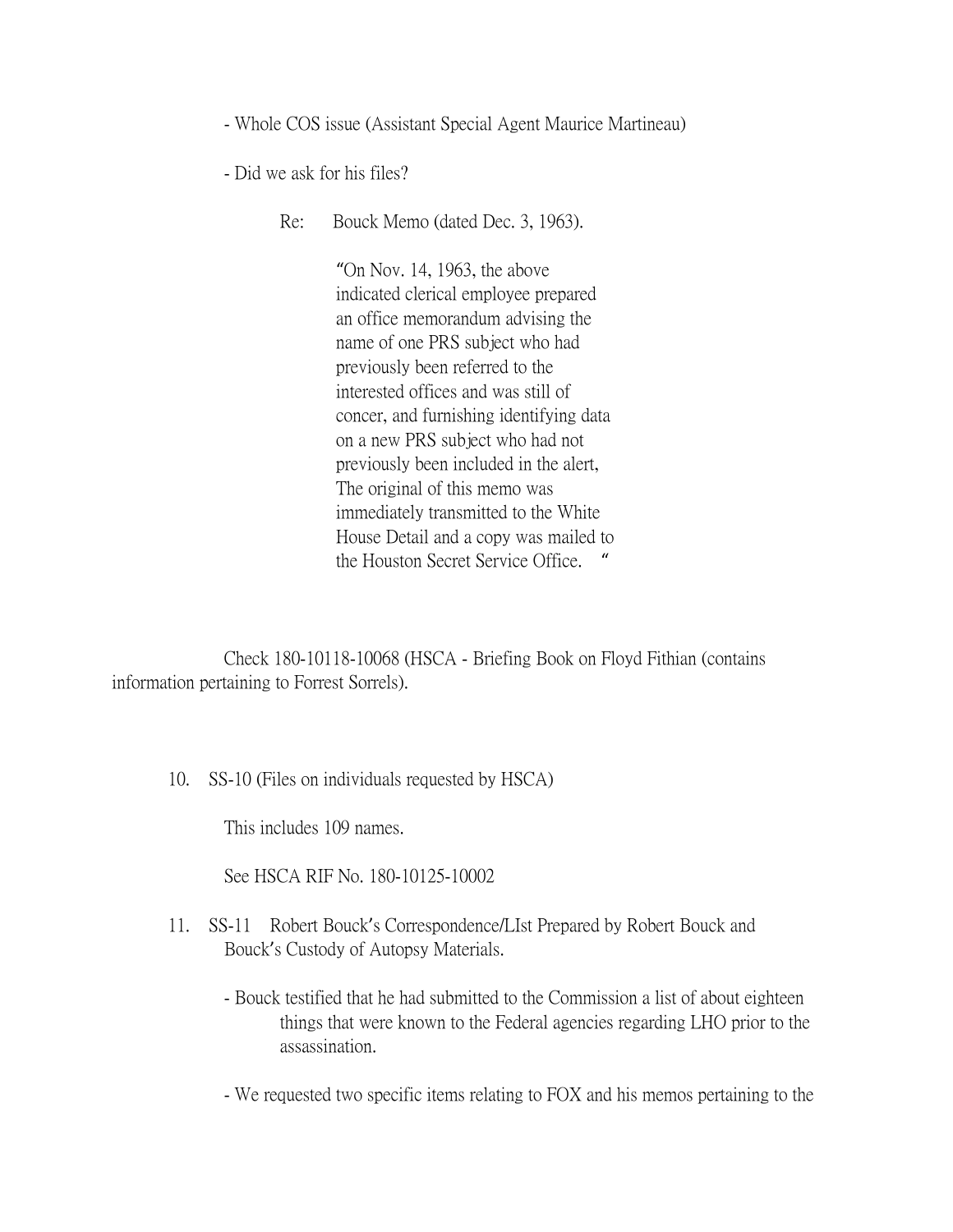photographs and other physical evidence. Did we ever receive these?

12. SS-12 (Filing System)

Their response: "We have reviewed all available inventories, including boxes suggested by the ARRB and located some material at our off-site storage facility. Through the issuance of an official messsage, we requested that certain offices conduct a search for any records managements files from the 1963 - 1965 era.

FOR STEVE "One other document listing the maintenance of Intelligence Division files has been deposited in the JFK Collection under RIF 154-10003-10065. See Letter from SS RE: SS-12.

Ask Steve Tilley whether USSS has marked their Warren Commission records as Open in Full.

13. SS-13 Request for Information HSCA Records and Files on Individuals

- We need to determine whether their response to this is adequate.

14. SS-14 (USSS Correspondence with Cong. And Presidential Committees)

First part still ongoing

-

Second Issue - James Mastrovito (He said he destroyed some ass. Records pursuant to a memo by Chief Rowley).

FOR STEVE: "By letter of March 7, 1997, John Machado forwarded seventeen Secret Service memoranda, all of which related to our interactiosn with various committees, and by letter of March 28, 1997, the ARRB designated this material as "assassination records."

FOR RON: See Joan's notes re: PROJECT STAR, etc.

15. SS-15 - Fils on Individuals (people listed in A. Bolden's files)

What about file #J-CO-2-2271 (NPPR)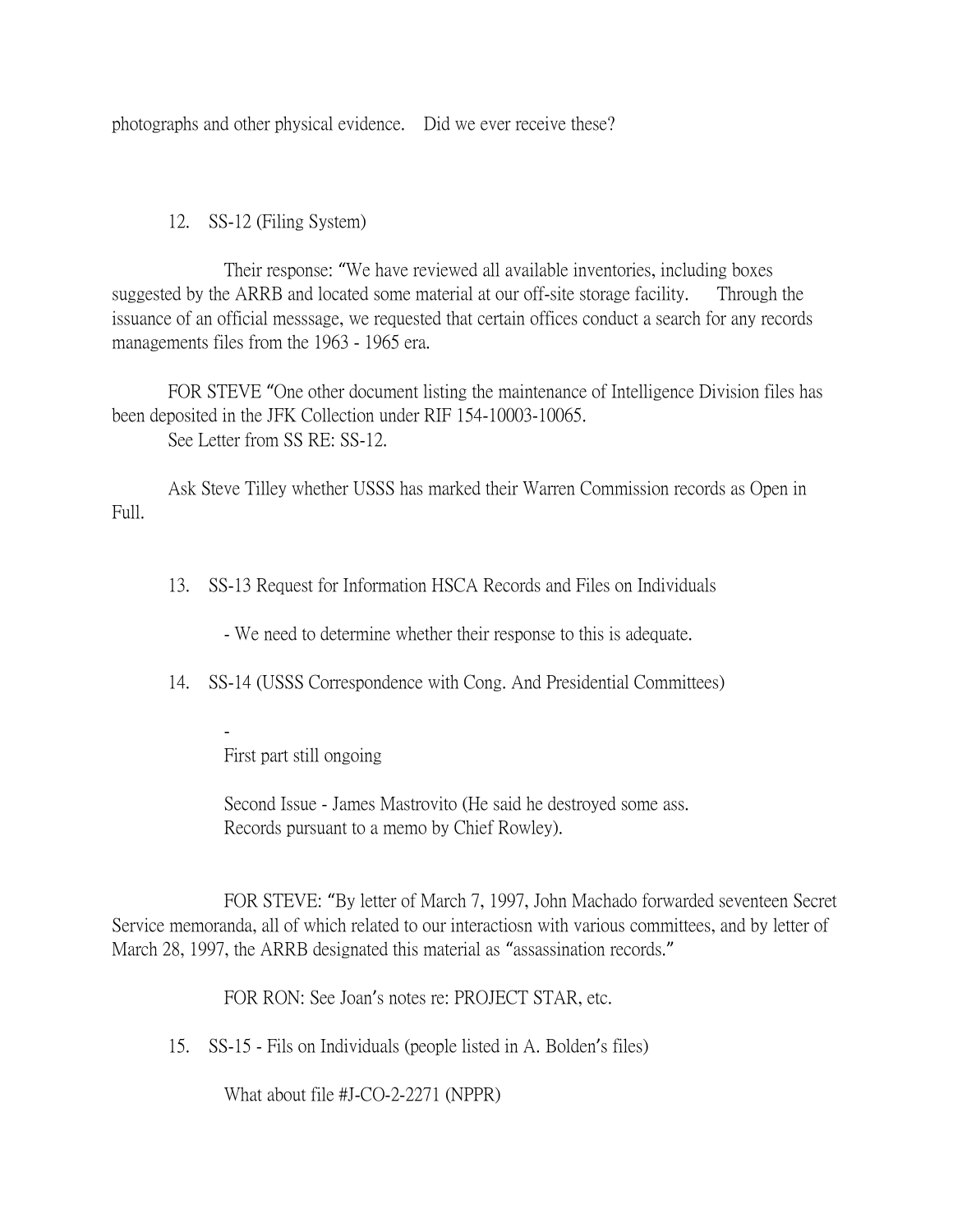Is this request complete?

16. SS-16 (Classified Log Book)

'We would also like to have access to records described in the log book"

Response: "The classified log book was located in an office safe in the Special Agent in Charge's office of the Presidential Protection Division Located in the White House.

"File CO-2-40475 is no longer maintained. NO date of destruction is available. " (WE NEED A BETTER EXPLANATION FOR THIS)

17. SS-17 Request for Information (Files on Cuban Activities) Robert Goff's letter mentions a "file log book." Please make this available.

"A review of the file log book revealed that the file was destroyed and notation "See CO-2-33115 was entered next to the indicator of the destruction of C0-2-36-,682).

IN their response, they give us the log book entry, but they don't give us the entire log book. We need to see this.

18. SS-18 (Files on Organized Crime)

(We actually list specific files for them to check - along with specific documents).

We also asked that they check for several more names.......

- 19. SS-19 (Request for Information (SS-19) Files and Records on Anti-Castro Activities, Protection Matters, and the Communist Party).
- 20. SS-20 (Info. Related to NPIC Analysis of the Zapruder Film for Secret Service)
	- Bill Smith issue
	- NOTE: IN the event we can't locate a "Bill Smith" provide a roster of